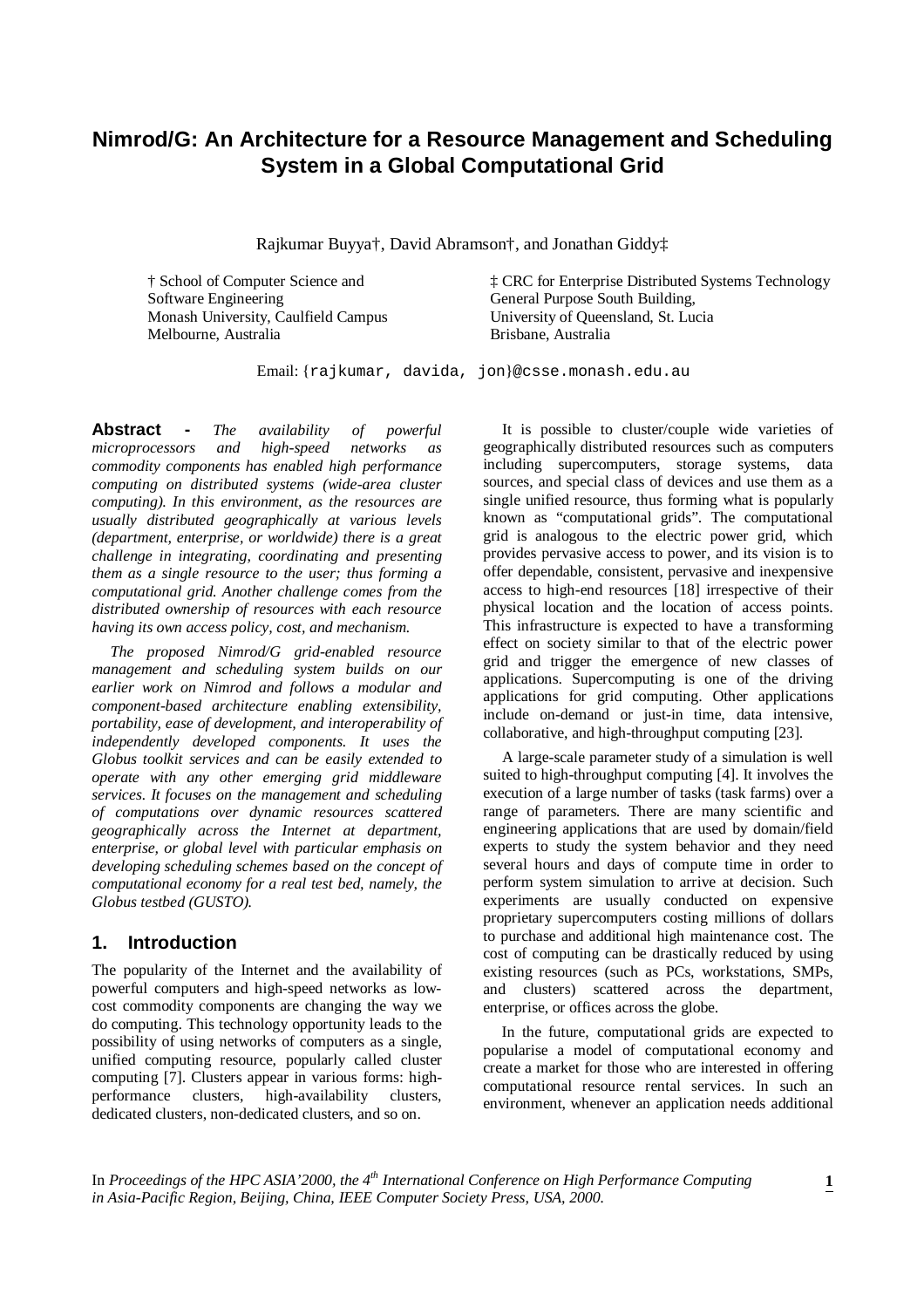computational resources to run, the user can hire or rent resources on the fly and pay for what he uses. The resource price may vary from time to time and from one user to another user. At runtime, the user can even enter into bidding and negotiate for the best possible resources for low-cost access from computational service providers. In order to get the best value for money, the user can reserve the resources in advance.

The use of a computational economy can be made simpler by providing a layer that allows the user to select a "deadline", the period within which an application execution must be completed, and a "price", the amount that the user is willing to pay for the completion of the application. This layer is then responsible for agglomerating individual resources to satisfy these constraints (user requirements) using resource reservation and bidding methods.

In order to address the complexities associated with parametric computing on clusters of distributed systems, we have devised a system called Nimrod [1][2][3][4]. Nimrod provides a simple *declarative* parametric modeling language for expressing a parametric experiment. The domain experts can easily create a *plan* for a parametric computing (task farming) and use the Nimrod runtime system to submit, run, and collect the results from multiple computers (cluster nodes). Nimrod has been used to run applications ranging from bio-informatics and operations research to the simulation of business processes [12][21]. A reengineered version of Nimrod, called Clustor, has been commercialized by Active Tools [5].

The Nimrod system has been used successfully with a static set of computational resources, but is unsuitable as implemented in the large-scale dynamic context of computational grids, where resources are scattered across several administrative domains, each with their own user policies, employing their own queuing system, varying access cost and computational power. These shortcomings are addressed by our new system called Nimrod/G that uses the Globus [17] middleware services for dynamic resource discovery and dispatching jobs over computational grids.

The preliminary monolithic version of Nimrod/G has been discussed in [4]. In this paper we mainly discuss the architecture of a new highly modularized, portable, and extensible version of Nimrod/G. It takes advantage of features supported in the latest version (v1.1) of Globus [20] such as automatic discovery of allowed resources. Furthermore, we introduce the concept of computational economy as part of the Nimrod/G scheduler. The architecture is extensible enough to use any other grid-middleware services such as NetSolve [8]. The rest of the paper focuses on Nimrod/G architecture and its interactions with grid components, scheduling, computational economy, and related work.

## **2. System Architecture**

The architecture of Nimrod/G is shown in Figure 1 and its key components are:

- Client or User Station
- Parametric Engine
- **Scheduler**
- Dispatcher
- Job-Wrapper

The interaction between the above components and grid resources is shown in Figure 2.

### **Client or User Station**

This component acts as a user-interface for controlling and supervising an experiment under consideration. The user can vary parameters related to time and cost that influence the direction the scheduler takes while selecting resources. It also serves as a monitoring console and lists status of all jobs, which a user can view and control. Another feature of the Nimrod/G client is that it is possible to run multiple instances of the same client at different locations. That means the experiment can be started on one machine, monitored on another machine by the same or different user, and the experiment can be controlled from yet another location. We have used this feature to monitor and control an experiment from Monash University in Australia and Argonne National Laboratory in the USA simultaneously. It is also possible to have alternative clients, such as a purely text-based client, or another application (Active Sheets [16], an extended Microsoft Excel spreadsheet that submits cell functions for execution on the computational grid).

### **Parametric Engine**

The parametric engine acts as a persistent job control agent and is the central component from where the whole experiment is managed and maintained. It is responsible for parameterization of the experiment and the actual creation of jobs, maintenance of job status, interacting with clients, schedule advisor, and dispatcher. The parametric engine takes the experiment plan as input described by using our *declarative* parametric modeling language (the plan can also be created using the Clustor GUI [13]) and manages the experiment under the direction of schedule advisor. It then informs the dispatcher to map an application task to the selected resource.

The parametric engine maintains the state of the whole experiment and ensures that the state is recorded in persistent storage. This allows the experiment to be restarted if the node running Nimrod goes down. The parametric engine exposes the Clustor network interface [14] to the other components and allows new components to be "plugged in" to the central engine.

In *Proceedings of the HPC ASIA'2000, the 4th International Conference on High Performance Computing in Asia-Pacific Region, Beijing, China, IEEE Computer Society Press, USA, 2000.*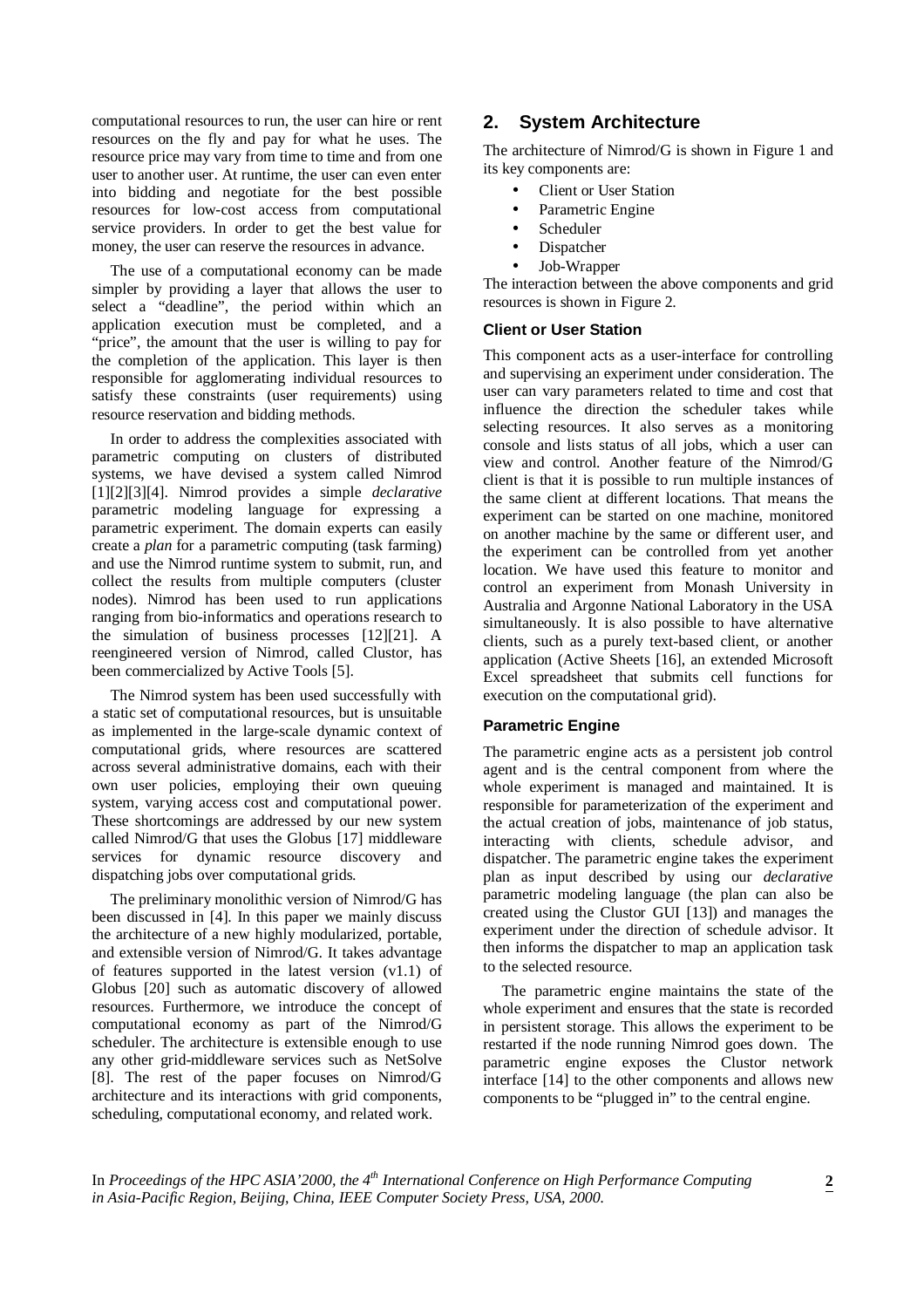

**Figure 1. The Architecture of Nimrod/G**

### **Scheduler**

The scheduler is responsible for resource discovery, resource selection, and job assignment. The resource discovery algorithm interacts with a grid-information service directory (the MDS in Globus), identifies the list of authorized machines, and keeps track of resource status information. The resource selection algorithm is responsible for selecting those resources that meet the deadline and minimize the cost of computation. For further discussion on scheduling and computational economy, see Section 3.

### **Dispatcher**

The dispatcher primarily initiates the execution of a task on the selected resource as per the scheduler's instruction. It periodically updates the status of task execution to the parametric-engine. In the current implementation, the dispatcher starts a remote component, known as job-wrapper. The job wrapper interprets a simple script containing instructions for file transfer and execution subtasks.

### **Job Wrapper**

The job-wrapper is responsible for staging of application tasks and data; starting execution of the task

on the assigned resource and sending results back to the parametric engine via dispatcher. It basically mediates between parametric engine and the actual machine on which the task runs.

## **3. Scheduling and Computational Economy**

The integration of computational economy as part of a scheduling system greatly influences the way computational resources are selected to meet the user requirements. It can be handled in two ways. First, systems like Nimrod/G can work on the user's behalf and try to complete the assigned work within a given deadline and cost. The deadline represents a time by which the user requires the result, and is often imposed by external factors like production schedules or research deadlines. Second, the user can enter into a contract with the system and pose requests such as "this is what I am willing to pay if you can complete the job within the deadline". In the second case, the user can negotiate for resources in the grid and find out if the job can be performed. The system can employ resource reservation or a trading technique in order to identify suitable resources. Then the user can either proceed or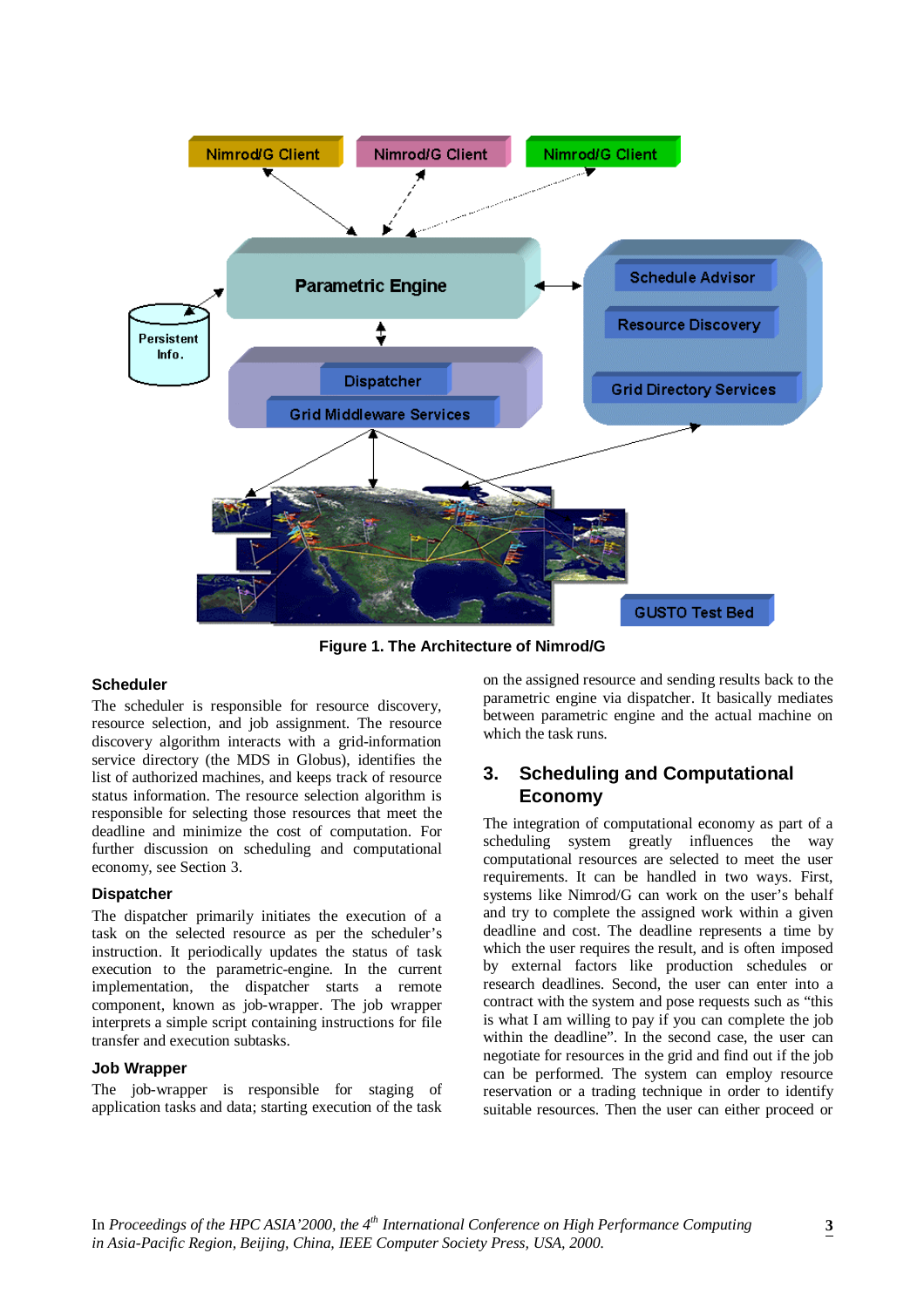renegotiate either by changing the deadline and/or the cost. The advantage of this approach is that the user knows before the experiment is started whether the system can deliver the results and what the cost will be.

To some extent our earlier prototype of Nimrod/G has followed the first method and was able to select resources based on artificial costs [4]. This system tries to find sufficient resources to meet the user's deadline, and adapts the list of machines it is using depending on competition for them. However, the cost changes as other competing experiments are put on the grid. The implementation of the second method of computational economy as part of our Nimrod/G system is rather complex and it needs grid middleware services for resource reservation, broker services for negotiating cost, and the underlying system having management and accounting infrastructure in place.

The scheduling system can use various kinds of parameters in order to arrive at a scheduling policy to optimally complete an application execution. The parameters to be considered include,

- Resource Architecture and Configuration
- Resource Capability (clock speed, memory size)
- Resource State (such as CPU load, memory available, disk storage free)
- Resource Requirements of an Application
- Access Speed (such as disk access speed)
- Free or Available Nodes
- Priority (that the user has)
- Queue Type and Length
- Network Bandwidth, Load, and Latency (if jobs need to communicate)
- Reliability of Resource and Connection
- User Preference
- Application Deadline
- User Capacity/Willingness to Pay for Resource Usage
- Resource Cost (in terms of dollars that the user need to pay to the resource owner)
- Resource Cost Variation in terms of Time-scale (like high @ daytime and low @ night)
- Historical Information, including Job Consumption Rate

The important parameters of computational economy that can influence the way resource scheduling is done are:

- Resource Cost (set by its owner)
- Price (that the user is willing to pay)
- Deadline (the period by which an application execution need to completed)

The scheduler can use all sorts of information gathered by a resource discoverer and also negotiate with resource owners to get the best "value for money". The resource that offers the best price and meets resource requirements can eventually be selected. This can be achieved by resource reservation and bidding. If the user deadline is relaxed, the chances of obtaining low-cost access to resources are high. The cost of resources can vary dynamically from time to time and the resource owner will have the full control over deciding access cost. Further, the cost can vary from one user to another. The scheduler can even solicit bids or tenders from computational resource providers in an open market, and select the feasible service-provider and use. It is real challenge for the resource sellers to decide costing in order to make profit and attract more customers.



**Figure 2: Nimrod/G and Globus Components Interactions**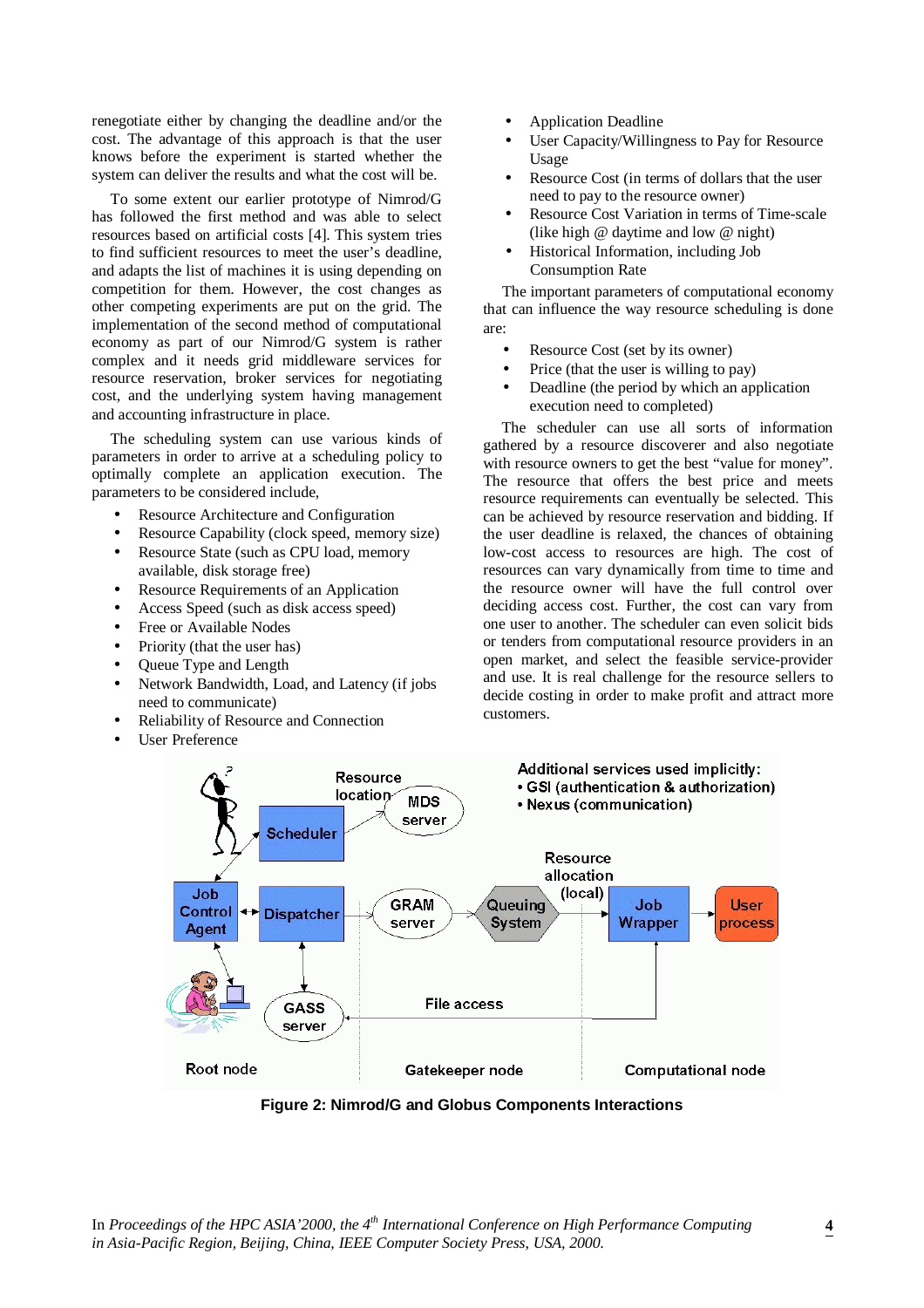## **4. Implementation**

The interaction between various components of Nimrod/G and grid resources (see Figure 2) has been discussed in the above sections and from this it is clear that they need to use dedicated protocols for communication. Nimrod/G components use TCP/IP sockets for exchanging commands and information between them. The implementation of the latest version of Nimrod/G follows the Clustor network protocols [14] as much as possible. In order to avoid the need for every user to understand the low-level protocols, we are developing a library of higher level APIs that can be accessed by any other extension components inter-operating with the Nimrod/G job control agent. A user could build an alternative scheduler by using these APIs.

The earlier version of Nimrod/G [4] was developed using Globus Toolkit (version 1.0). The components of Globus used in its implementation are: GRAM (Globus Resource Allocation Manager), MDS (Metacomputing Directory Service), GSI (Globus Security Infrastructure), and GASS (Global Access to Secondary Storage). The current version also uses these services along with the new features (such as Grid Directory Information Services) supported by the latest version of Globus Toolkit (version 1.1) [20].

In the future, the Globus toolkit is expected to support resource reservation services [19]. Our scheduler will use those services in order to support the market-based computational-economy model discussed earlier. However, currently we plan to build a simulated model for investigation purposes and build a real model when middleware services are made available.

In many dedicated clusters of computers (such as Beowulf-class Linux clusters) it is common for only the master node to be able to communicate to the external world (Internet) and all other nodes are interconnected using private (high-speed) networks. Accordingly, these private nodes of the cluster can only be accessed by master-node. In order to address this problem, we have developed a proxy server in order to integrate closed cluster nodes as part of computation grids. The proxy deployed on the cluster master node acts as a mediator between external Nimrod components and cluster private-nodes for accessing storage. When a client, running on a cluster private nodes, makes I/O call for accessing data available on external system, the proxy uses Globus GASS services to fetch or stage the required data.

## **5. Evaluation**

The purpose of this paper is to present a new

component based architectural design for Nimrod/G that will allow it to be extended and implemented using different middleware services. The new architecture will also support experimentation with a computational economy in a way that has not been possible to date. In order to illustrate the potential for such a system, we show the results produced using the previous monolithic version of Nimrod/G [4] using a real science case study—simulation of an Ionization Chamber Calibration on the GUSTO testbed resources. In this experiment, we ran the code across different design parameters and specified different real time deadlines. For the sake of completeness, the results of trials conducted during April/May 1999 are shown in Figure 3. There were about 70 machines available to us during the trial. We expect to repeat this trial using the new architecture in the near future, and then experimentation will begin with a new computational economy as discussed in Section 3.

Figure 3 shows the effect of varying the deadline for the experiment on the number of processors used. Not surprisingly, as the deadline is tightened, the scheduler needs to find more resources until the deadline can be met. The GUSTO test-bed resources selected change from one deadline to another and also from time to time due to the variation of availability/status of resources. When the deadline is tight, the scheduler selects a large number of resources (even though they are likely to be expensive) in order to complete the experiment within the deadline. In the above case, the scheduler has selected resources to keep the cost of experiment as low as possible, yet meeting the deadline. This clearly demonstrates the ability and the scalability of Nimrod/G to schedule tasks according to time and cost constraints over grid resources. The new architecture will allow more varied experimentation.

## **6. Related Work**

A number of projects are investigating scheduling on computational grids. They include AppLeS [6], NetSolve [8], and DISCWorld [15], but these do not employ the concept of computational economy in scheduling. REXEC [10] supports the concept of computational economy, but it is limited to department/campus-wide network of workstations.

The AppLeS (Application-Level Scheduling) builds agents for each application (case-by-case) responsible for offering a scheduling mechanism [6]. It uses the NWS (Network Weather Service)[22] to monitor the varying loads on resources/networks to select viable resource configurations. Whereas, Nimrod/G offers a tool level solution that applies to all applications and the users are not required to build scheduling agents for each of their applications as in AppLeS.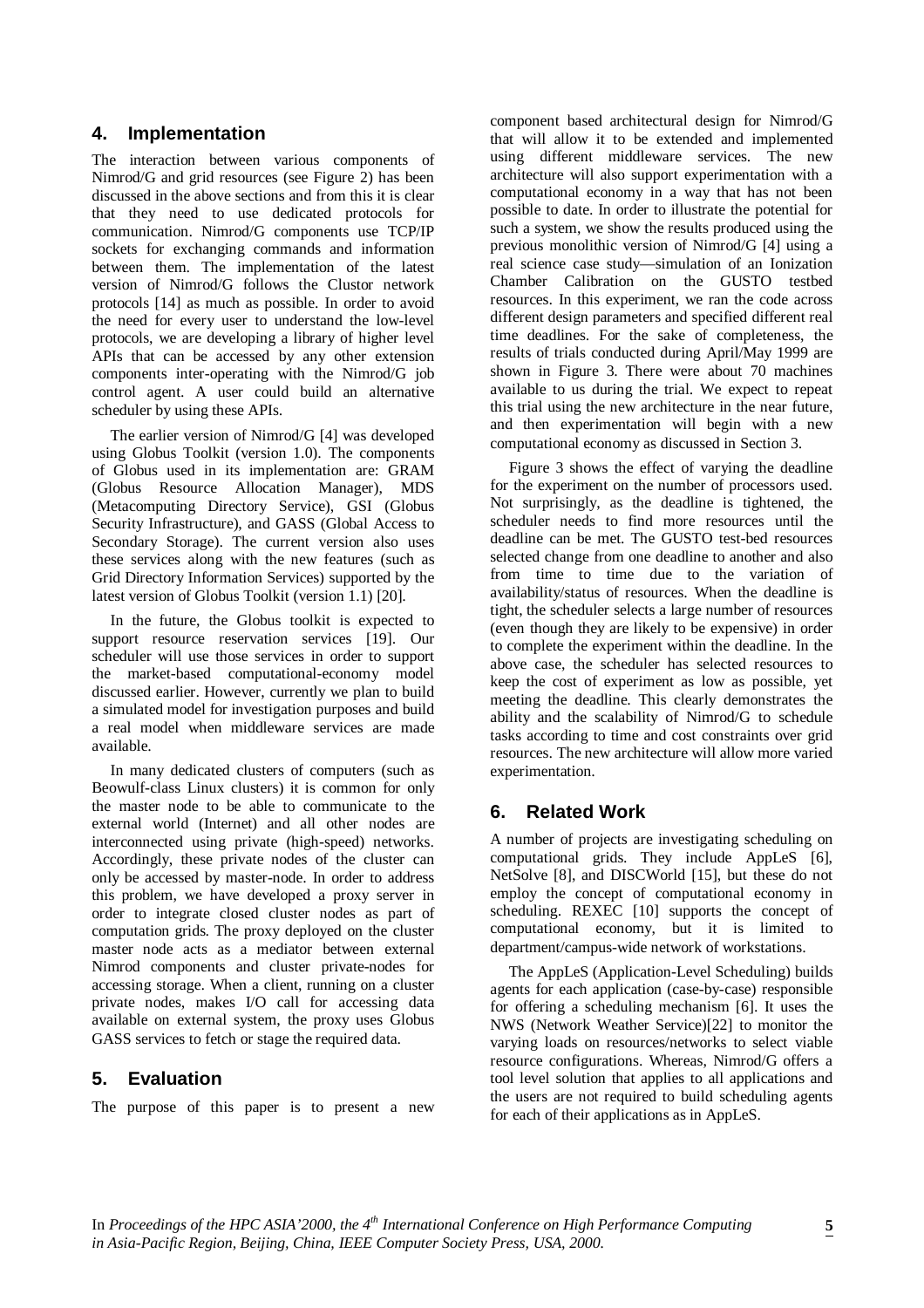

**Figure 3. GUSTO resources usage for 10, 15, and 20 hours of deadline. [4]**

NetSolve is a client-agent-server system, which enables the user to solve complex scientific problems remotely [8]. The NetSolve agent does the scheduling by searching for those resources that offer the best performance in a network. The applications need to be built using one of the APIs provided by NetSolve to perform RPC-like computations. NetSolve also provides an API for creating *task farms* [9] that means, the framing applications needs to be developed on a case-by-case basis using NetSolve APIs. In case of Nimrod, non computer-scientists can easily use the GUI to create task farms without modifying the application. However, it is interesting to note that the NetSolve middleware services can be used to build a system like Nimrod/G parametric engine. But the concept of computational economy cannot be supported unless NetSolve offers the ability to build scheduling agents or allows the user to plug-in their own scheduling policies.

DISCWorld (Distributed Information Systems Control World) is a service-oriented metacomputing environment, based on the client-server-server model [15]. Remote users can login to this environment over the Internet and request access to data, and also invoke services or operations on the available data. DISCWorld aims for remote information access

whereas, Nimrod/G focuses on providing an easy and transparent mechanism for accessing computational resources.

Another related tool that uses the concept of computational economy is REXEC, a remote execution environment [10] for a campus-wide network of workstations, which is part of the Berkeley Millennium project. At the command line, the user can specify the maximum rate (credits per minute) that he is willing to pay for CPU time. The REXEC client selects a node that fits the user requirements and executes the application on it. The REXEC provides an extended shell for remote execution of applications on clusters. That is, it offers a generic user interface for computational economy on clusters, whereas Nimrod/G aims at offering a comprehensive and specialized environment for parametric computing in computational grids. Another difference is that REXEC executes jobs on the node computer directly, whereas Nimrod/G has the capability to submit jobs to queues on a remote system that, in turn, manages compute resources.

## **7. Conclusions and Future Work**

The evolution of Nimrod from scheduling for a local computing environment to scheduling for the global